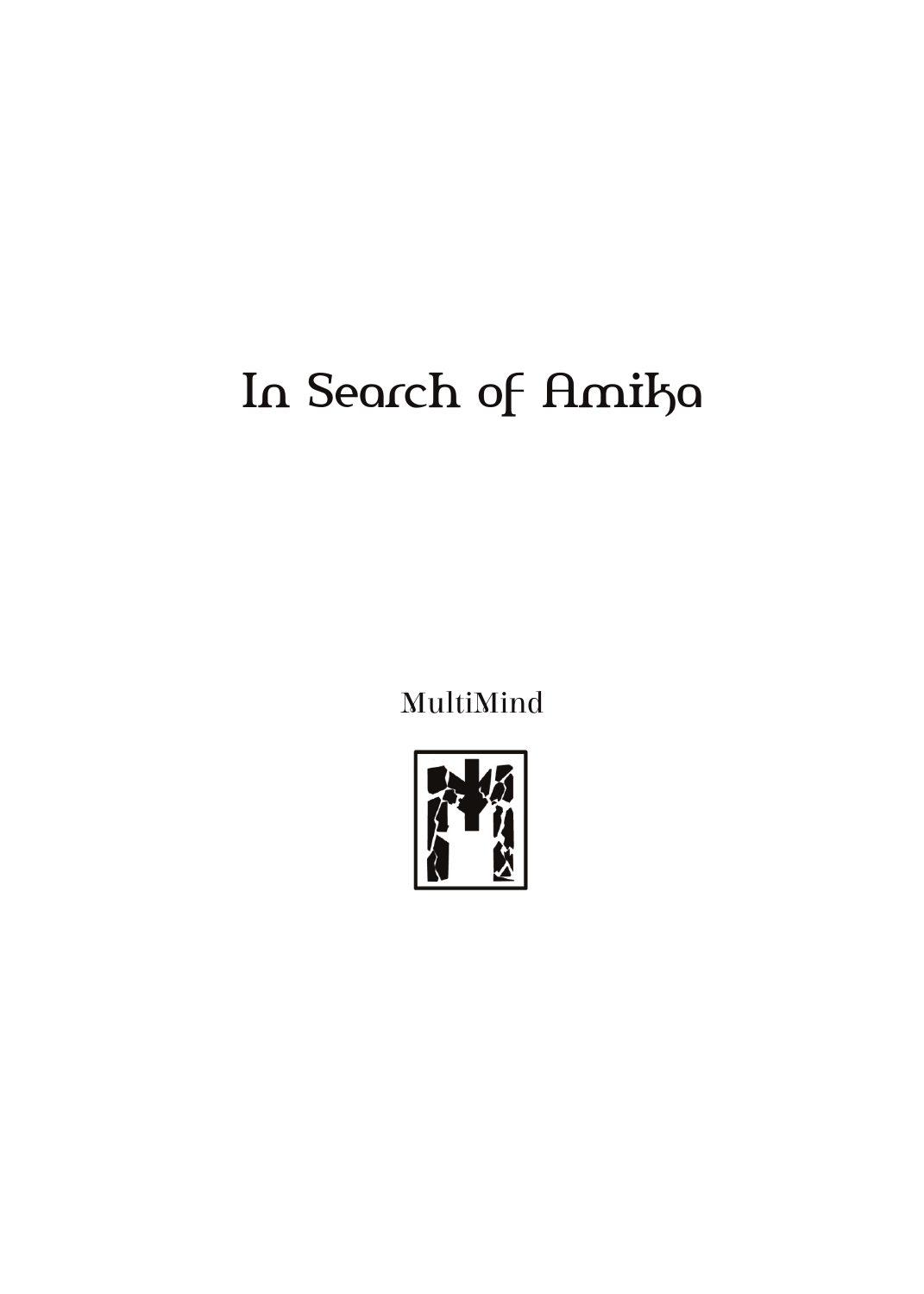This is a work of fiction. Names, characters, places, and incidents either are the product of the author's imagination or are used fictitiously. Any resemblance to actual persons, living or dead, events, or locales is entirely coincidental.

Copyright © 2020 by MultiMind

All rights reserved.

No part of this book may be reproduced or used in any manner without written permission of the copyright owner except for the use of quotations in a book review. For more information, e-mail: multimindpublishing@gmail.com

> First paperback edition, Sept 2020 First e-book edition, Sept 2020

Library of Congress Control Number: 2021914535

Cover design by Ejiwa Ebenebe

ISBN 978-1-952860-00-3 (paperback) ISBN 978-1-952860-01-0 (ebook) ISBN 978-1-952860-02-7 (audiobook)

www.multimindpublishing.com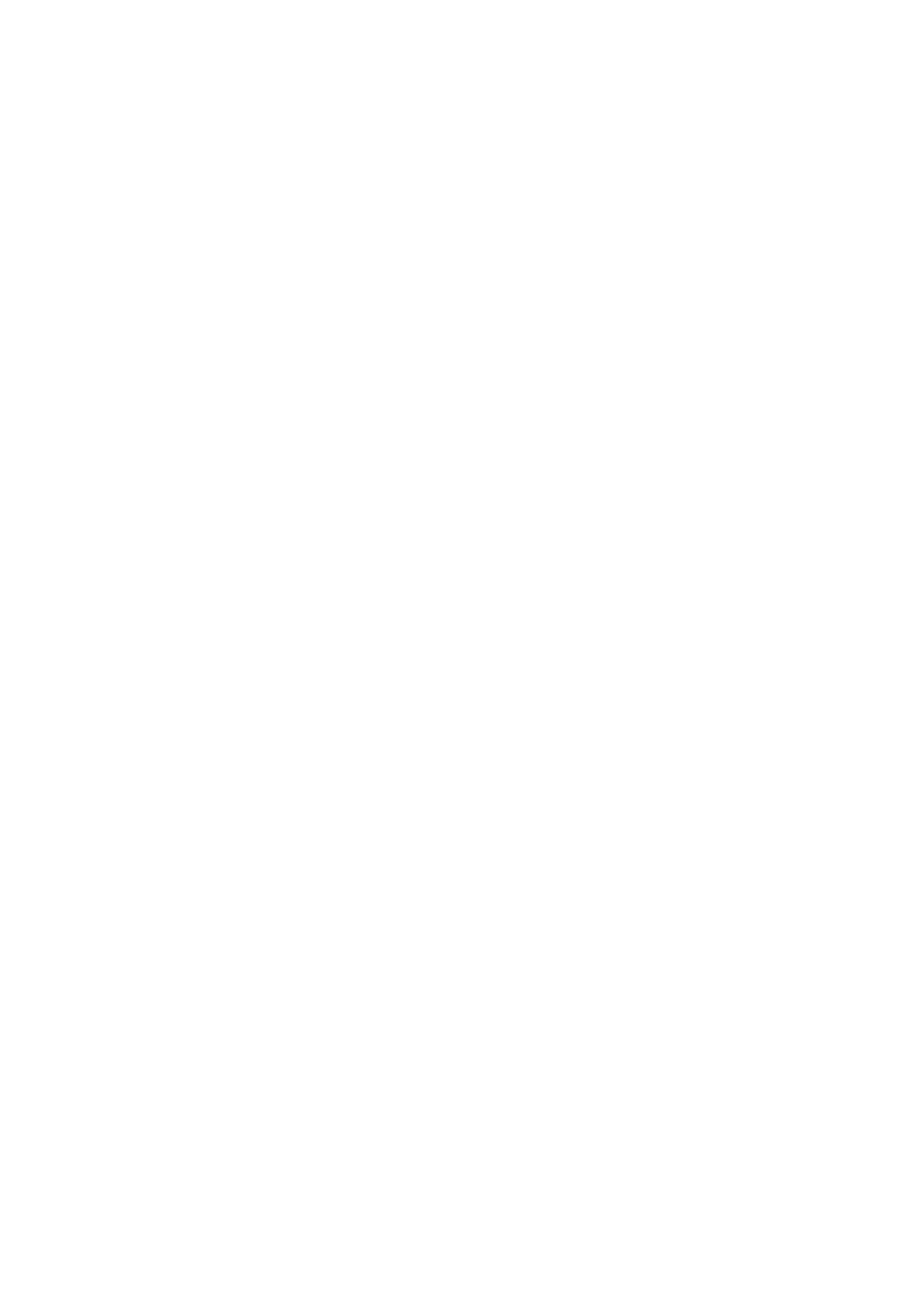## In Search of Amika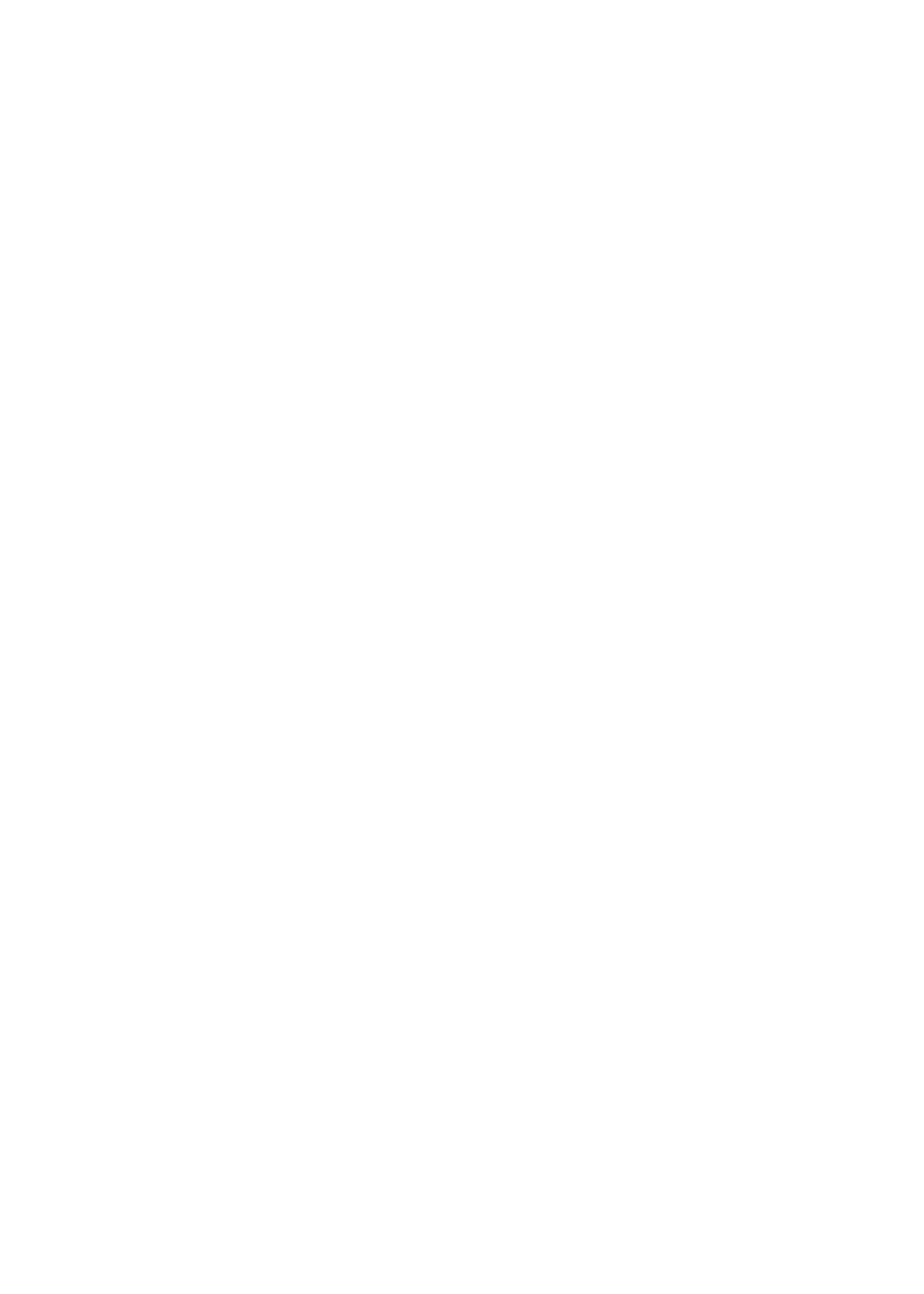$\mathscr A$  nother night, another night. Keyona was quite<br>tuckered out from her day. She would have loved to have been tired from back-to-back meetings and water cooler chats but instead, it was more "Sorry, another qualified candidate was selected" replies. Three popped up on her phone that day, one via text, the rest through email. Her job-only inbox was cluttered with either "Thank you for applying" or "Thank you for your application but …" emails. The only things that broke up the monotony were the spam letters she received from the countless mass recruiters she signed up with. She used to trim her inbox but now, she hardly saw any point. Apply here, apply there, remain unemployed no matter where.

Her days were monotone, just like today. Do more resume work, search countless job boards, apply to whatever or wherever barely matched her skill set as a computer science kid with a fresh degree and four years of university debt. *Go into comp sci*, they said. *You'll always have a job*, they said. Keyona knew her case wasn't unique; every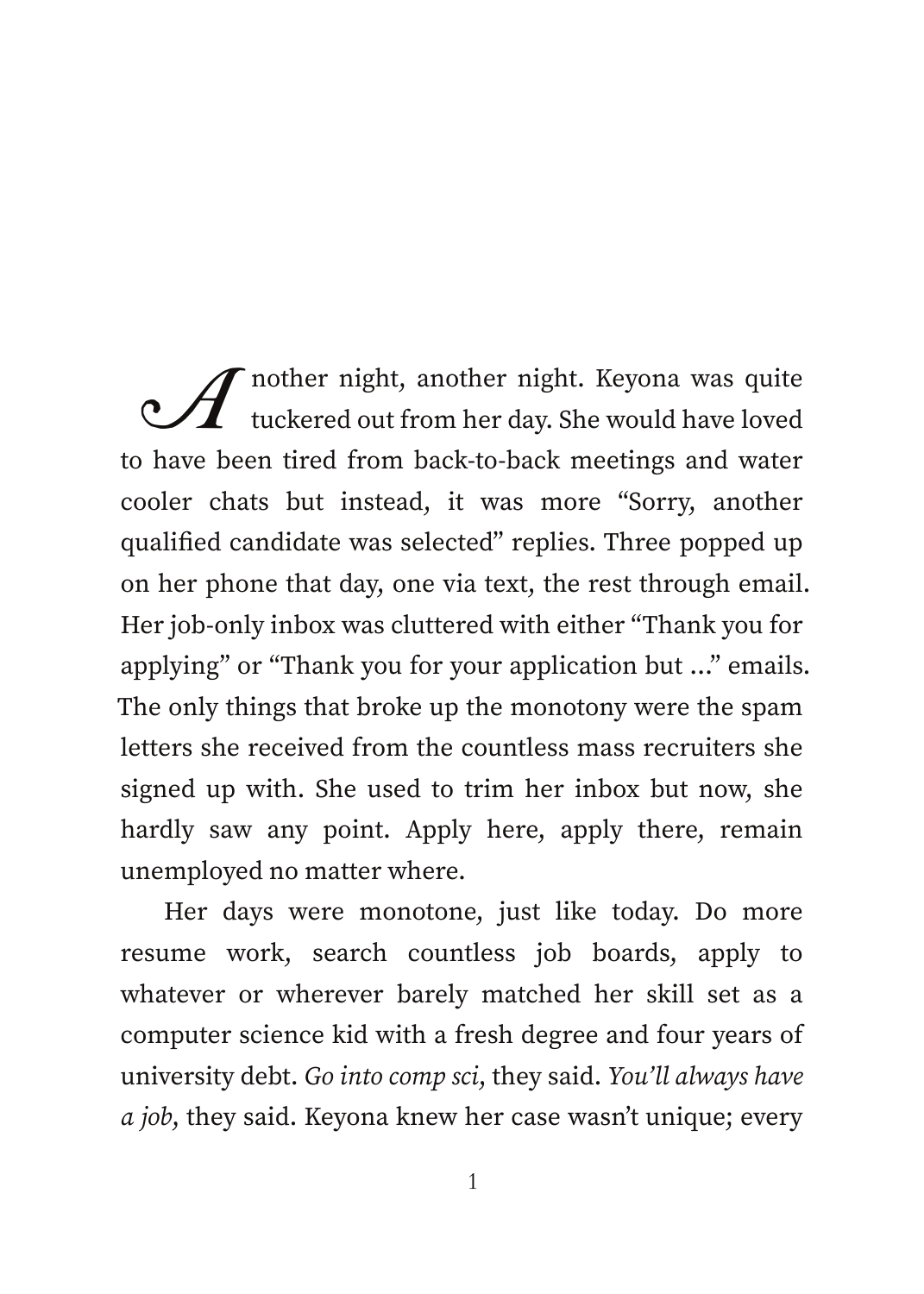other kid that didn't want to be a doctor or a lawyer was told the same thing. And now, they were all in the same boat: young, educated and desperately looking.

She had a few little blessings here and there but rarely did they feel that way. Keyona had an apartment with no roommates but it was small, cramp and crowded. She could fry eggs from her bed, walk three paces to the right and stumble out of her "cozy" abode into the drab apartment complex hallway. Paid for by her parents back home in Atlanta, they wanted to make sure no worries distracted her from her studies as a second-generation graduate. It would be a dream, if it were a good thing. Instead, they would check on her constantly: to see how she was doing, see if she had any food in the fridge, see if she was working yet. They figured Delaware had more to provide than Georgia for tech degrees and jobs while far less expensive than New York or Silicon Valley, California. If they couldn't physically swing by, they would call. Every time, her parents, Marissa and Terrance, filled her with encouraging words but they were always salted with the pressure to find *something*.

Keyona knew what would happen if she didn't find something fast, they would let go of the purse-strings and tell her to figure it out herself. Their patience was already worn thin by buying the college apartment in the first place four years ago. They never wasted an opportunity, either. Up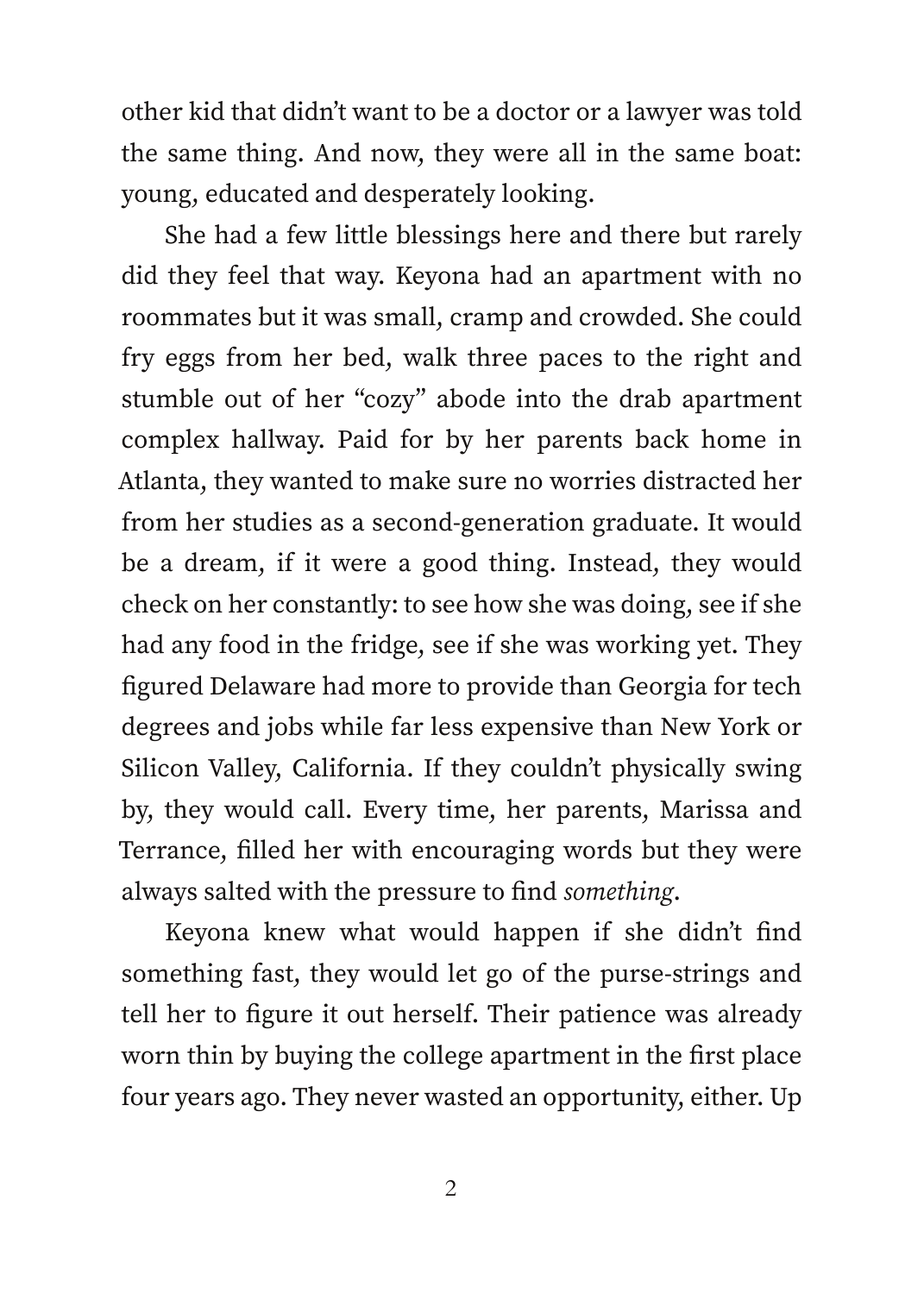until she was a junior, they reminded her here and there that when they were her age, their parents *never* paid their way for anything, it was *expected* to be out and independent by eighteen.

Beyond the miserable pick-up jobs Keyona had applied for countless times already, the land of employment still laid a bare wasteland. She applied to a couple more and looked out her tape-sealed window. Dull stars and a half-lit moon hung well in the sky. It was time for bed.

Too depressed to shower, Keyona changed into her sleep clothes, an over-sized gray shirt she won during trivia night back in college and a long satin cloth wrapped over her lengthy braids. She was lucky to get her hair done in the past week, a braider needed her laptop fixed and Keyona needed a long-term style. She may or may not have dinked around a bit to make the problem appear more complex than it actually was but it got her the beautiful waist-length microbraids she wanted. It was the closest thing she had to a good job since she graduated. Her satin wrap tied up secure, Keyona climbed into her creaky, twin sized bed. It was stiff and flat, and held the same mattress she had since middle school, but it was still a bed. The coral sheets were comparatively newer, a house warming present from home. Her moon pillow stood out, lumpy and possibly in need of a wash but still soft and comforting. It was the first thing she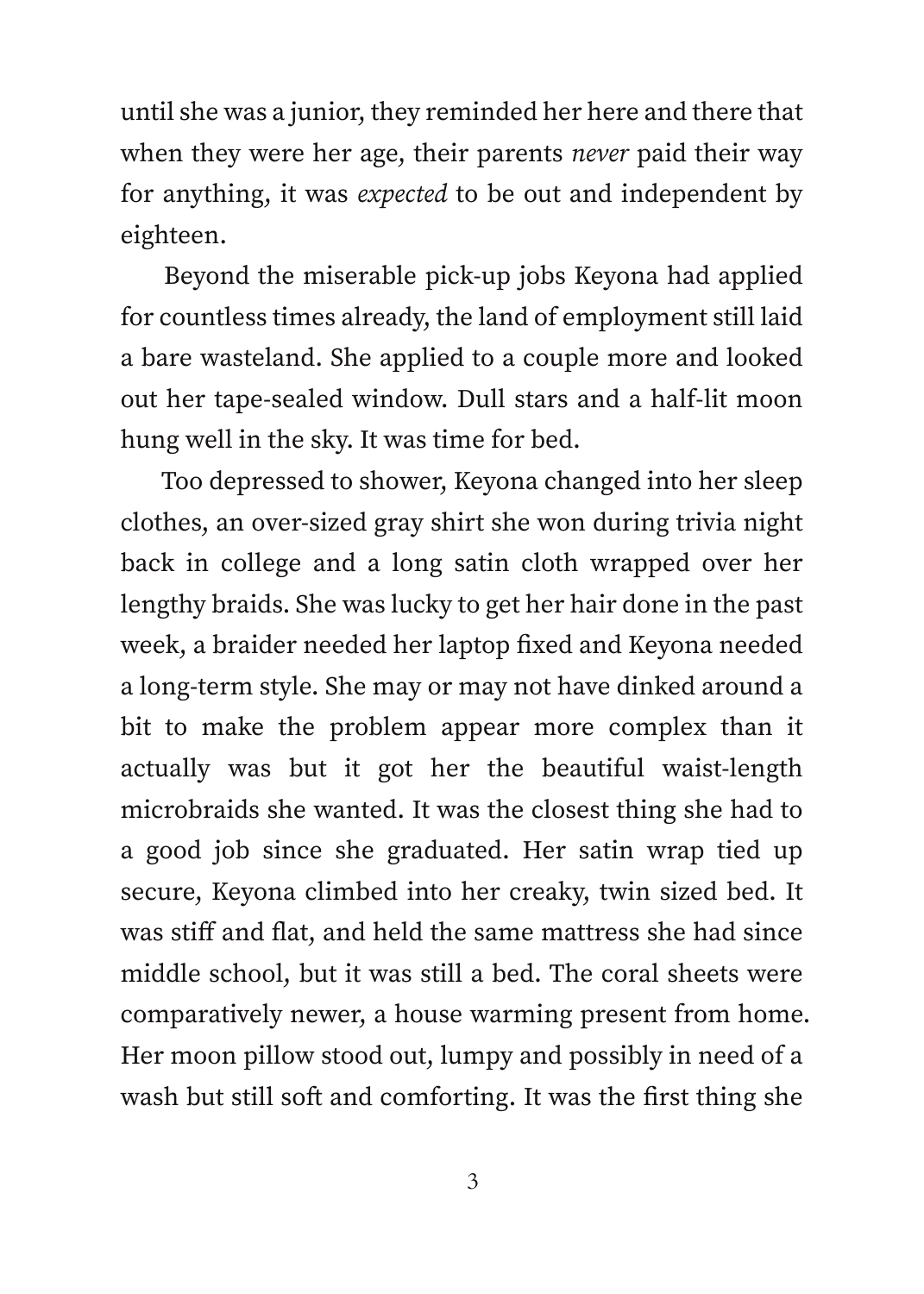bought when she moved in, along with the fuzzy starcovered blanket it came with. She drew the blanket up close and hoped for a restful sleep.

E

Deep in the middle of the night, the sheets became like quicksand. Curled up and slumbering, Keyona began to sink into her bed. Her blanket slowly deflated under her disappearing silhouette. Her head slid from her pillow.

When her foot kicked brisk space and air, Keyona stirred. When she tried to push away, to get her foot back on the bed, it went nowhere. She jostled awake. Blurred by shock, and blurry tongued by sleep, Keyona yelped fuzzy words for help. She clutched her blanket for grip to sit up but the shift of her weight just made her sink faster. Then, she was gone.

The air shredded past her as the starless night sky slowly turned to dawn. A low sun graced the horizon but the second sun underneath it gave the streaks of mountains and plains a burning glow. Keyona tumbled wildly down, tangled up in her blanket. The drilling rattle of its corners filled Keyona ears. She could hardly make sense of anything, let alone see anything clear enough. The world wouldn't stop swirling about her until she stopped struggling to unfurl the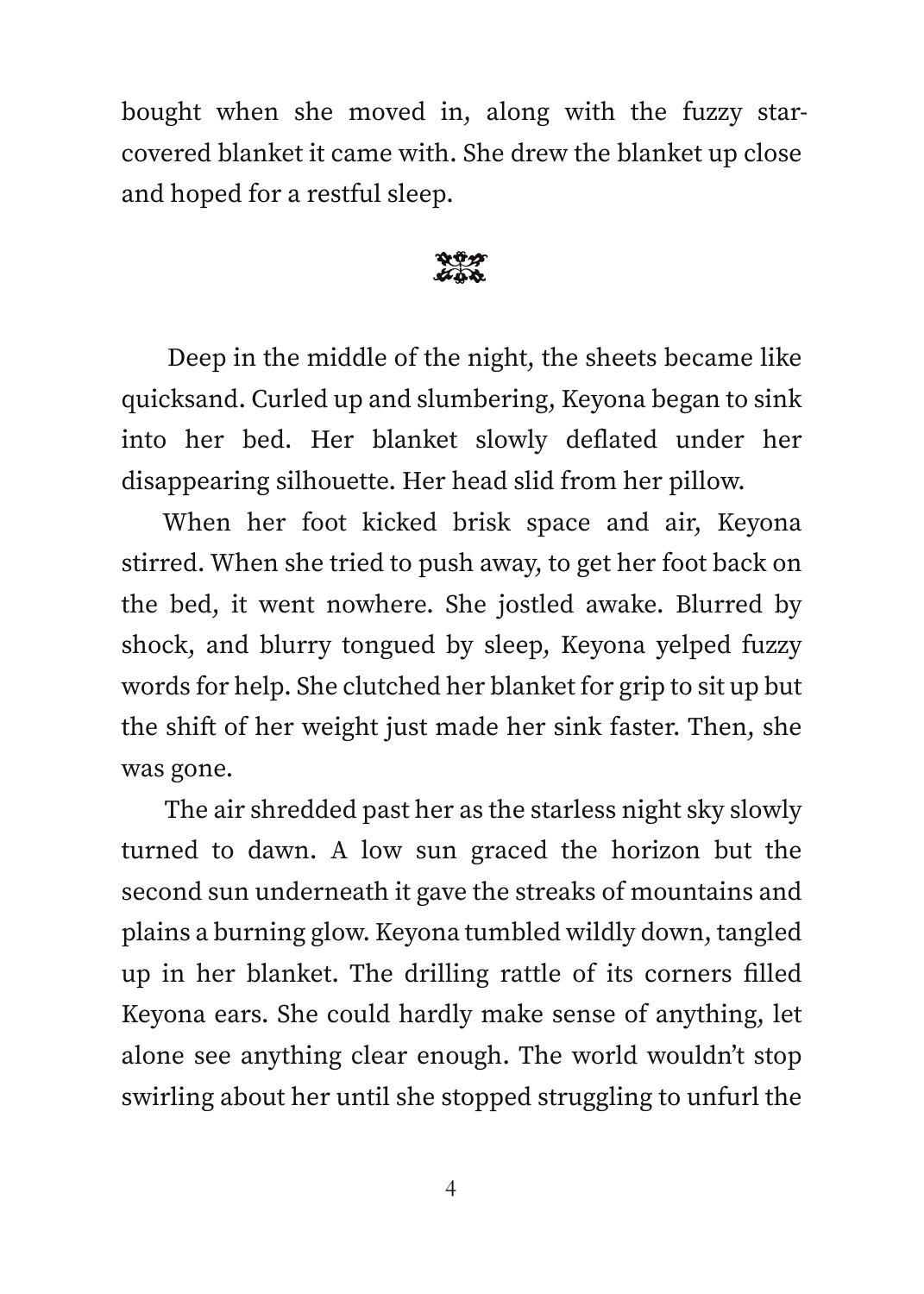blanket from around her. What she did see terrified her – land. Far, distant land that grew far less distant by the second. Bewildered and clueless, she tried to unfurl the blanket again. She thought it would make for a suitable parachute but soon stopped, she couldn't come up with any positive examples of that working outside of cartoons. Her heart sank deep into her stomach.

The land was wide and rustic, webs of villas and cities sprawled out between the lush forests. Rippling mountains were everywhere, stark and with long shadows over a third of the land. The calm ocean glittered with gentle waves. What a lovely sight Keyona would have adored, if she wasn't plummeting to her certain death. One minute, she was sound asleep, dreamless and snoring. Now, she was soon to be splattered upon strange plains and meadows.

Or at least she would have, until she dropped into a cyan blue sandpit. All that poked out was a corner tuft of her blanket and nothing else. The soft grit of the sand wasn't invasive; she could breathe but she still kept her blanket clamped shut over her nose and mouth, her eyes winched shut. Outside, there was a voice, a single voice but cacophonous. It chimed and clattered over a helium pitch, fussing and babbling.

Dread rattled through Keyona as her mind raced, *Am I dead? Did I die in my sleep? I'm dead, aren't I? I am dead. I died*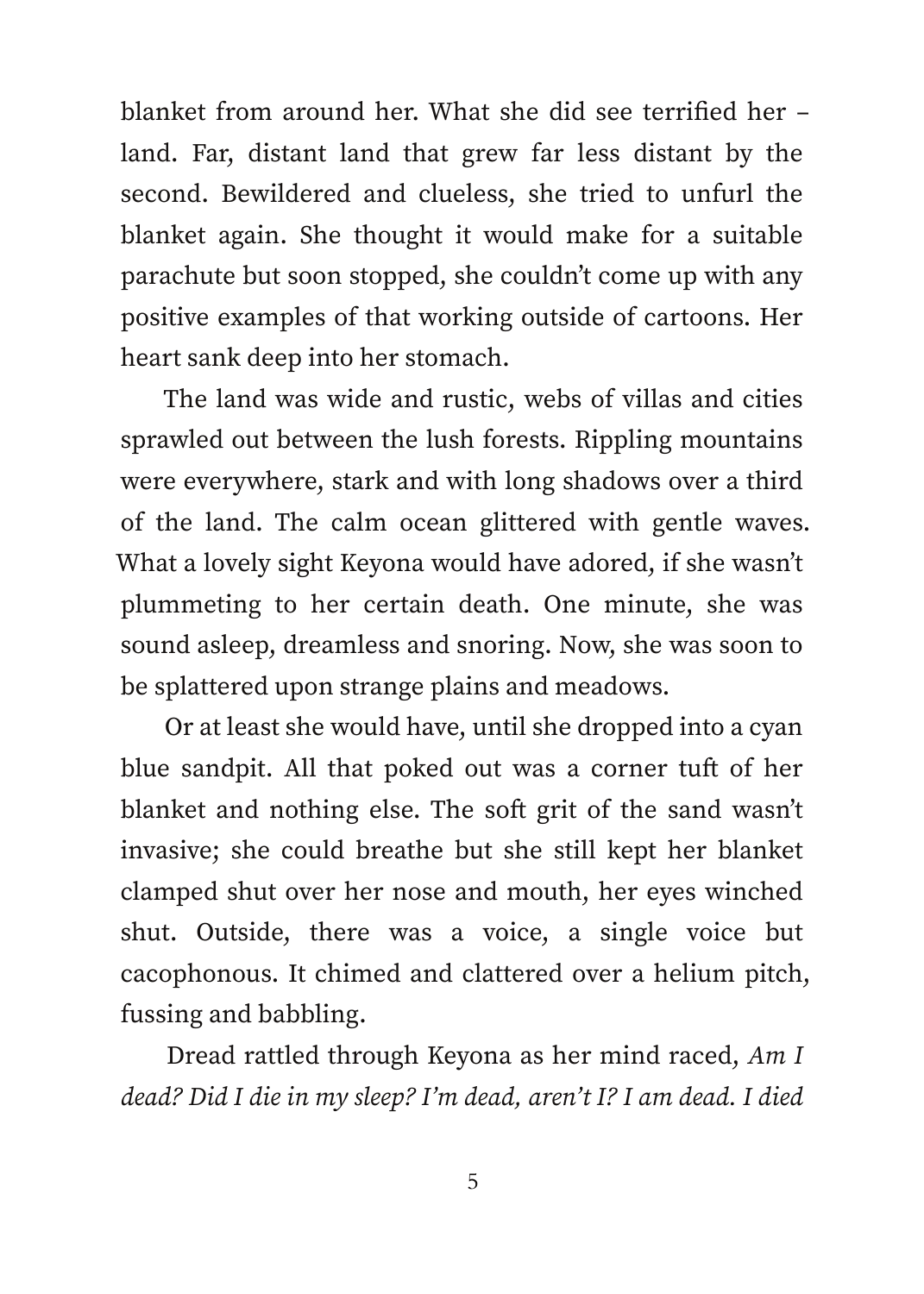*in my sleep and I am dead. This just happened. I died from misery in my sleep.* She took a deep breath and sighed. *Wait. Do dead people breathe in the afterlife?*

Around her, the sand shifted and moved until it lifted her up to the surface. Flecks of sand were stuck against the dark brown of her skin, a couple bits tumbled away. The blanket had bits of flecks as it draped down her front. Keyona kept her face buried, afraid of what she would see.

It was cool and quiet, still and pleasant. She wasn't falling anymore but she wasn't sure she was somewhere better. Sounds carried light echoes; she was indoors. And around her shuffled about an anxious, odd … someone.

"I didn't think! I didn't think! I thought you could fly! Or that you'd land here! Where are your orbs? Why didn't you hover?" The jingle in their tone rang like strangled bells. They were beyond flustered. "Amika, what were you *doing* being aimless in the sky? I thought you knew where I was?" The voice paused and the shuffling stopped. "Amika?"

Keyona felt a small poke in her fleshy side. She tensed up and tried to scoot away on the sand but only sifted it about instead. She remained silent.

The voice asked again, a slower drawl but the jingle just as tight, "Amika?" After another soft poke, they apologized with a looser jingle, "I didn't mean to make you fall. You've been missing for a while and I've been trying to find you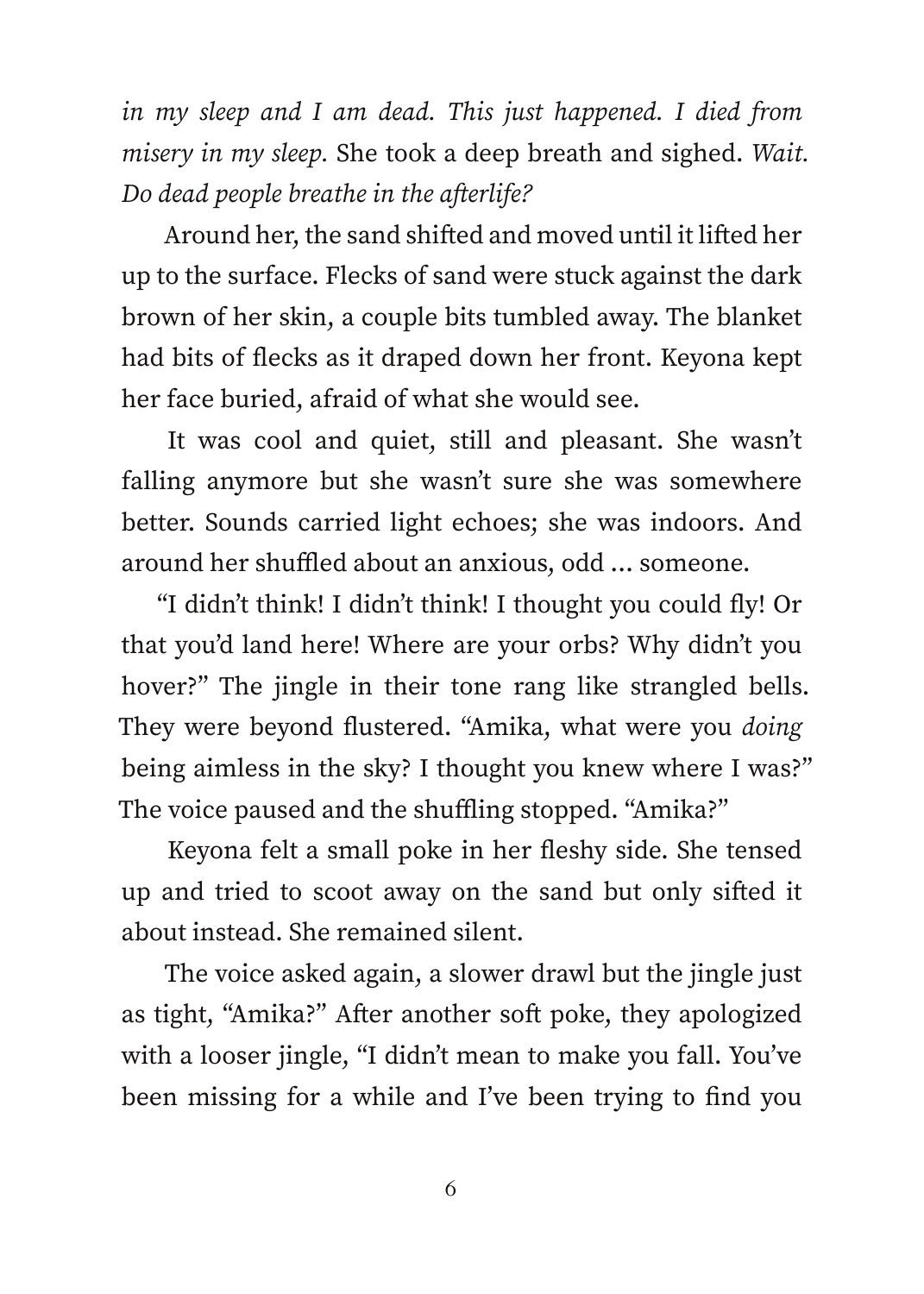since Rulo became ridden with hunters-"

"Who is ʻAmika'?!" Keyona demanded, her face sprung upright. Her deep Southern accent was irritated and annoyed. "My name is *Keyona*. Who are y-Why am- WHAT IS HAPPENING?! *Am I dead*?! I'm dead, ain't I?" She stared helpless and lost at the figure before her. They had medium brown skin, double pointed ears and a sharp, angular face. Their eyes were as light as snow, only a faded line marked out their irises. Their lashes and brows were the same, light and soft as snow. Their hair was thin strands of clear blue glass beads folded into a neat, long braid. They wore puffy, grey pantaloons and a stitched plum tunic banded at the waist with several ropes and satchels. Their face wore a befuddled, silent stare.

"You're not Amika," the stranger's voice jangled low. "Who are you?" Above, the light orbs illuminating the mosscovered cottage home brightened a little more.

"Not ʻAmika'!" Keyona lanced. Her anger slipped into desperate sorrow as she spoke, "I'm *not*! My name is *Keyona*! Look, if I'm not dead, please send me *home*. I ʻon't mean *no* harm, I just wanna get *home*-"

"I made a mistake," the stranger mumbled to themselves as Keyona continued on. "How? I did everything right. Who is this strange person? Why-" The stranger talked louder over Keyona's pleading, "Why do you have Amika's spirit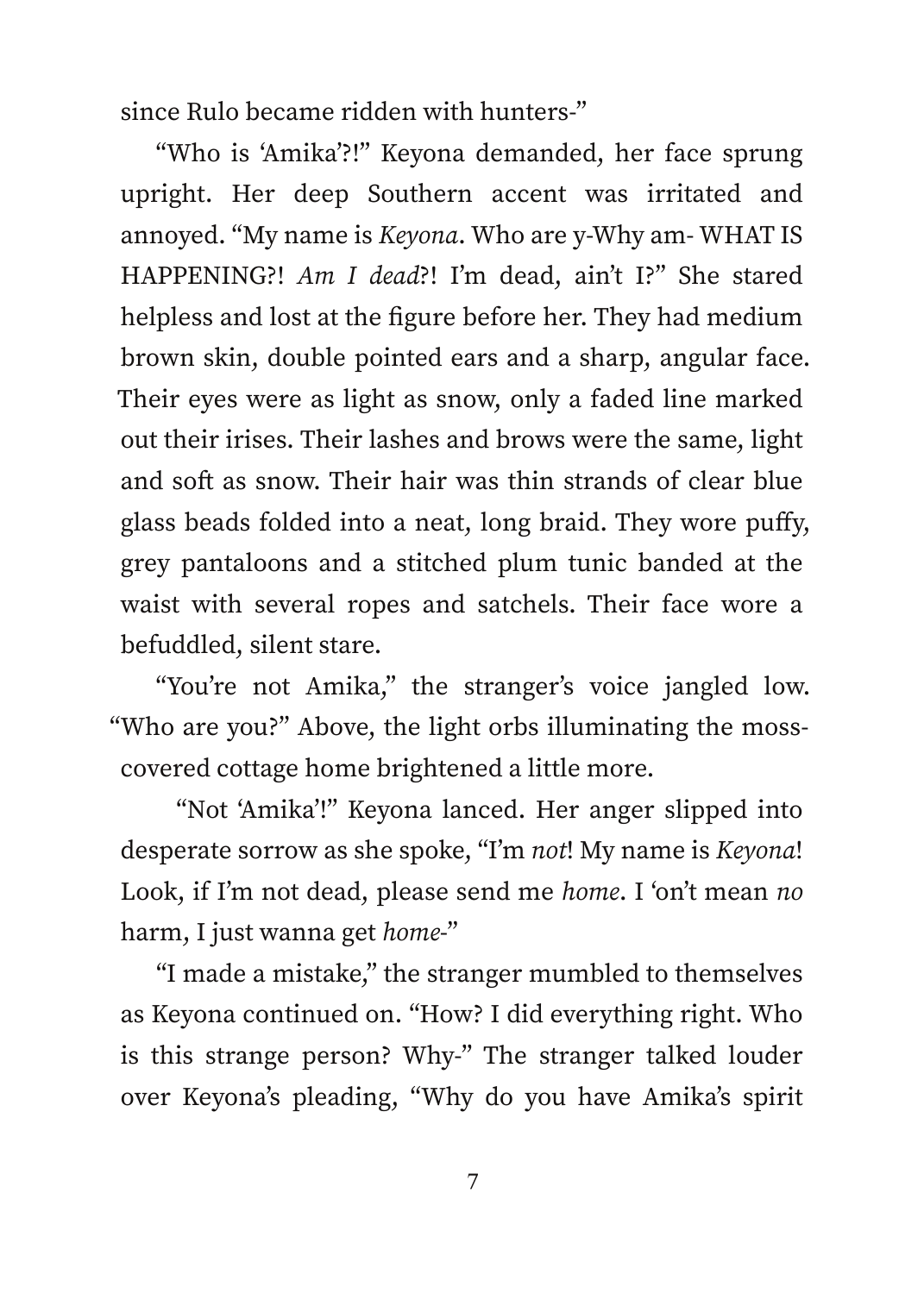scribe? How did you get-"

"What ʻspirit scribe'?" Keyona clapped her legs on the sand, annoyed once more. "What are you talkin' about? I ain't got no ʻspirit scribe'! I just graduated university a few months ago-"

"Wait, you're a Scholar but don't have *any* scribes?" The stranger was even more confused than before.

"No! I got a degree from Delaware University but that's it! Can I go *home*, please? *Please*?" Keyona wanted to cry but she wasn't sure if that would help or harm her situation. The stranger looked odd, and their home was even odder, a stone cottage covered in spates of moss. Bottles and jars with unusual writing lined the walls in neat rows. Colorful, spindling plants floated next to closed wooden windows. A couple hovered low over a table or two across the cobblestone floor. A weathered, leather tome laid on the ground next to the pit, pages sprawled. Floating candles and glowing spheres lit the space close to the thatched, dome ceiling. She decided to hold it in.

The stranger approached slow and cautious. There was little they could believe the unusual person before them was saying. With a serious jingle in their deepening tone, they asked, "How do you have Amika's spirit scribe-"

"*I ʻon't know!*" Keyona blustered. "What it look like? I *swear* I ain't got it! All I got on is a sleep shirt and this here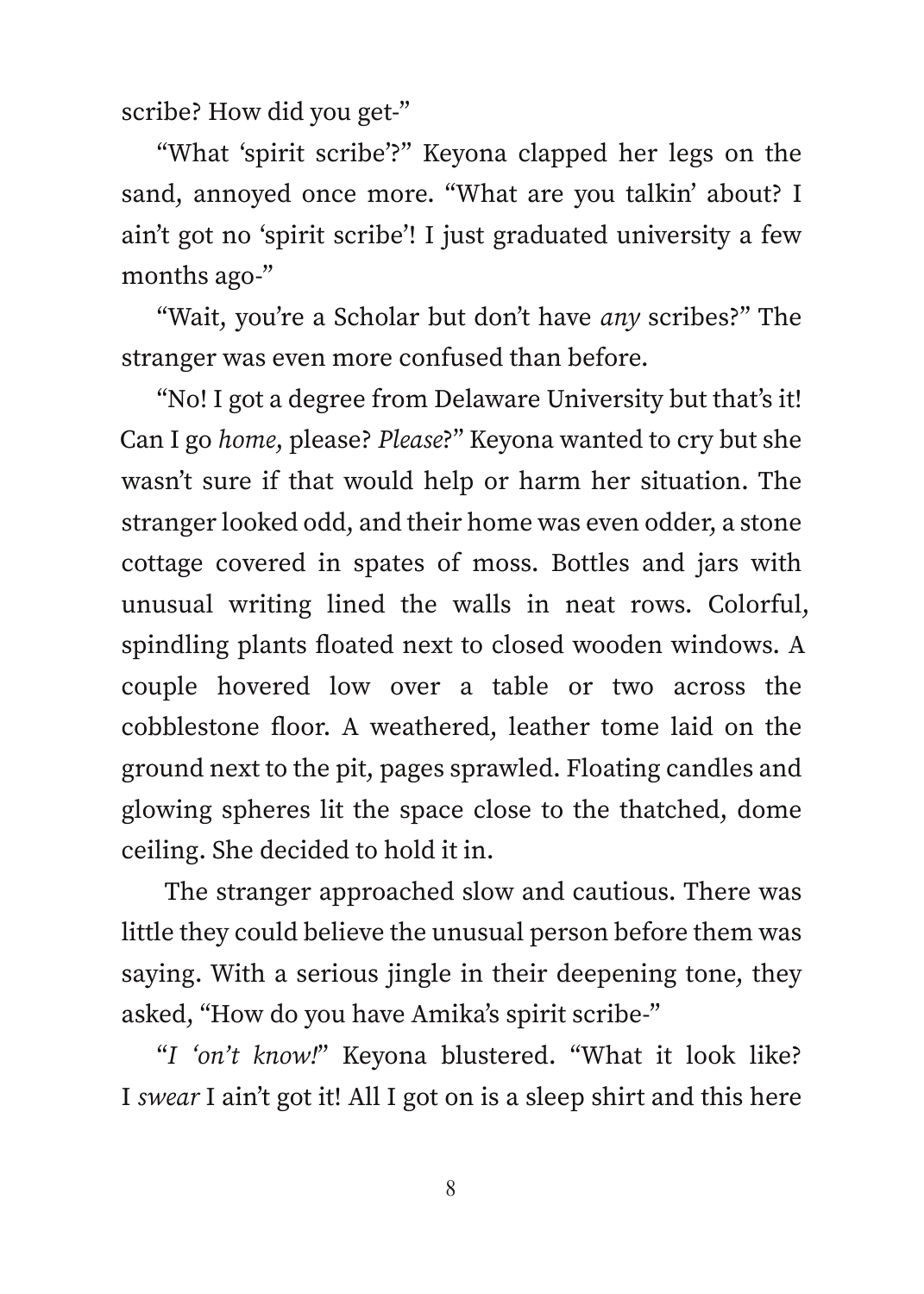blanket! No pockets!" Keyona sorted herself atop the sand best she could for maximum modesty and flapped out her blanket. A slight plume of sand fluttered from the blanket's snap. "See? Nothin'! Look, ma'am - or sir! - I'm just tryin' to get *home*. I'm real sorry that I'm not who you thought I was but I never met Amika and-"

"You have her *scribe.* It's in you!" The stranger accused. Their lashes and eyes drifted from snow to a faint violet. Keyona fell silent upon the change. The stranger's voice rang a deeper chime, akin to a grandfather's clock, "I did *everything* right. *Everything*. That ring Amika wore was *not* easy to find after those people took her house and *torched* her belongings. Either you're *lying* and took it or you're *her* somehow. And I knew her well, so *talk*." The light spheres above the pit began to dim and descend. Keyona hugged her blanket tighter. "I will forgive *no* lies –"

"Wait, WAIT! I'm not lyin'! What does it look like?!" Chill fled through Keyona's veins. For a fleeting moment, she thought falling would be better.

"A sea blue gem with writing in it." The stranger stood at the rim of the pit, anger and disdain painted all over their face. They stuck out a slender hand and looked down their wide nose at Keyona, "Give it to me. Now."

Keyona was at a loss for words. All she had was the truth. Or what she thought was the truth. She tried to eke out the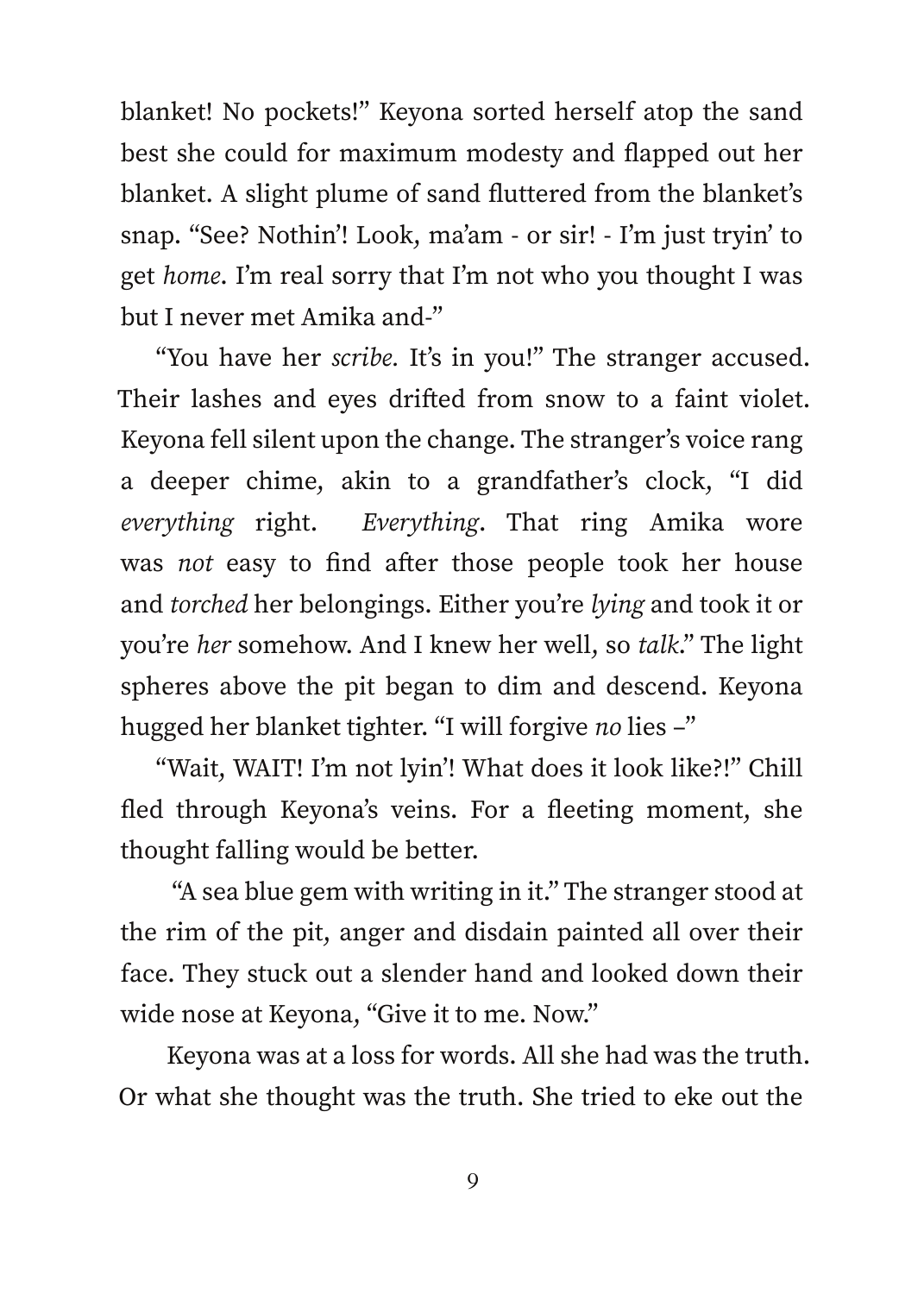words that broke through her fearful silence, "I...I don't have... it? I never ... never seen anything like that in my life. I'm from ʻLanta. Please … *please* don't hurt me, I ain't - I ain't a thief. Never stole nothin' in my *life*. I'll – I'll help you find Amika somehow, can … can that work?"

The stranger looked over Keyona with a suspicious gaze but their eyes and lashes returned to snow and the spheres lifted again. With a silent incantation from the stranger, Keyona rose from the pit with a delicate float and was placed on the ground. Rattled, Keyona clutched her blanket. Standing there, her quivering legs gave out and she collapsed onto her rear.

"You *still* have Amika's spirit scribe. I can sense it," the figure explained, their voice ascending to a medium jingle and a dull tone. "*You're* going to be my compass. Once we find Amika, she will explain everything. Then, you can go home. I spent too much of my soul and my time to happen upon a mistake now. Get up and let's go."

Keyona pulled herself to her feet. Her legs still shook, she willed them to not give out again. Whoever this person was, she didn't want to cross them further. Blanket drawn close to her chin, she softly quaked, "Can I … can I ask a question?"

"Go ahead," the stranger obliged, bemused.

"Am I dead?"